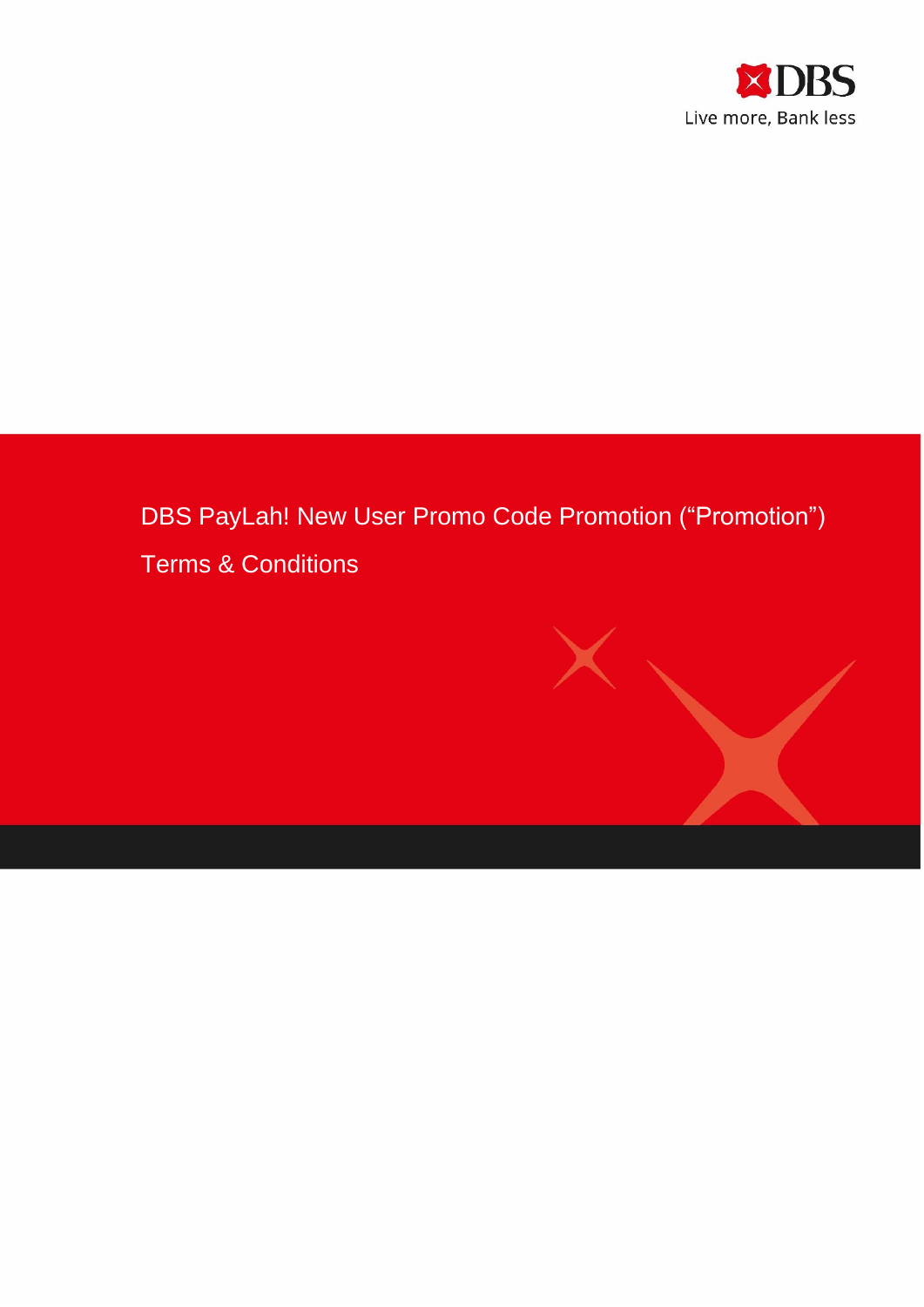



## **1. The Promotion**

- 1.1. The DBS PayLah! New User Promo Code Promotion ("**Promotion**") is organized and conducted by DBS Bank Ltd ("**DBS**").
- 1.2. The Promotion will commence on 17 January 2022 and will end on 31 December 2022, or when all 8,000 successful registrations have been completed subject to Clause 3.4, whichever is earlier ("**Promotion Period**").
- 1.3. These Terms and Conditions govern the Promotion. Participation in the Promotion constitutes acceptance of these Terms and Conditions.

## **2. General Terms**

2.1. "**DBS PayLah! Application**" or "**Application**" refers to the DBS PayLah! Application for mobile devices that can be downloaded by the user from the Apple App Store, Google Play Store and Huawei AppGallery.

### **3. Promotion Mechanics**

- 3.1. Users will need to perform the following successfully during the Promotion Period to qualify as a qualified registration (individually a "**Qualified Registration**" and collectively, "**Qualified Registrations**"):
	- a) Download and install the DBS PayLah! Application on your mobile device;
	- b) Launch the DBS PayLah! Application and register for a PayLah! Account for the first time; and
	- c) Enter the promo code "FIVELAH" ("**Promo Code**") on the "Promo Code" page before completing the registration process on the DBS PayLah! Application OR within 7 calendar days from the date of successful registration of the PayLah! Account.
- 3.2. Upon completion of the Qualified Registration, a S\$5 cash credit will be awarded once ("**Cash Credit**") to the user's PayLah! Account (individually a "**Qualified User**" and collectively, "**Qualified Users**").
- 3.3. Users will not qualify for the Cash Credit if they delete their existing DBS PayLah! Application and/or close their PayLah! Account before or during the Promotion Period, and subsequently download the Application and/or successfully register for a new PayLah! Account during the Promotion Period.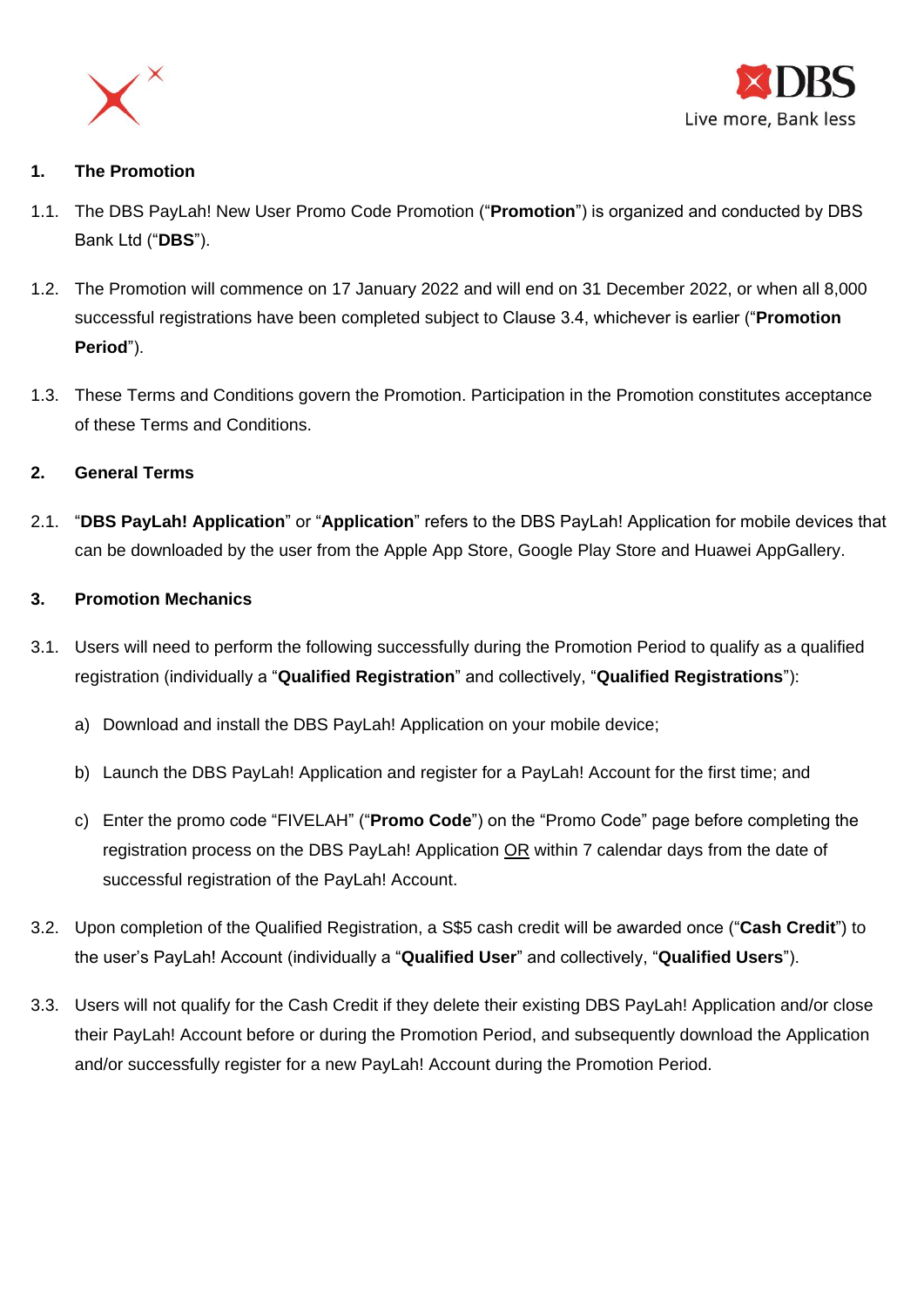



3.4. The Promotion is valid only for the first 8,000 Qualified Registrations made during the Promotion Period, based on the date and time of the Qualified Registration. Once all 8,000 Qualified Registrations have been completed, the Promotion will end.

#### **4. Cash Credit**

- 4.1. The Cash Credit will be credited to the Qualified User on the same day as the Qualified Registration, or on a subsequent date which DBS may in its sole discretion determine.
- 4.2. Each Qualified User is eligible for only one Cash Credit and will not qualify for subsequent New User Promo Code Promotions.
- 4.3. The Cash Credit is strictly non-transferable and non-assignable.

#### **5. General**

- 5.1. Notwithstanding anything herein, DBS has the absolute discretion to determine the eligibility of a participant to participate in the Promotion or receive any Cash Credit. The decision of DBS on all matters relating to or in connection with the Promotion shall be final and binding on the participants. No correspondence or claims will be entertained. DBS shall not be obliged to disclose any matter relating to the Promotion and the results thereof to participants.
- 5.2. DBS shall not be liable in any way to any participant or any other person for any injury, loss, damage or expense arising out of or in connection with the Promotion or the Cash Credit, howsoever arising, including without limitation, any loss, (including lost opportunities) arising from any late or non-notification, any error in computing chances, any technical, hardware or software breakdown, malfunction or defects, failed delayed or incorrect transactions, lost or unavailable network connections or any notice that is lost or misdirected.
- 5.3. By participating in this Promotion, participants agree to release and hold DBS harmless from any and all liability whatsoever for any injuries, losses or damages of any kind to any person or property arising from or in connection with, either directly or indirectly:
	- a) the awarding, acceptance, receipt, possession, use or misuse of any Cash Credit or parts thereof awarded pursuant to the Promotion; and